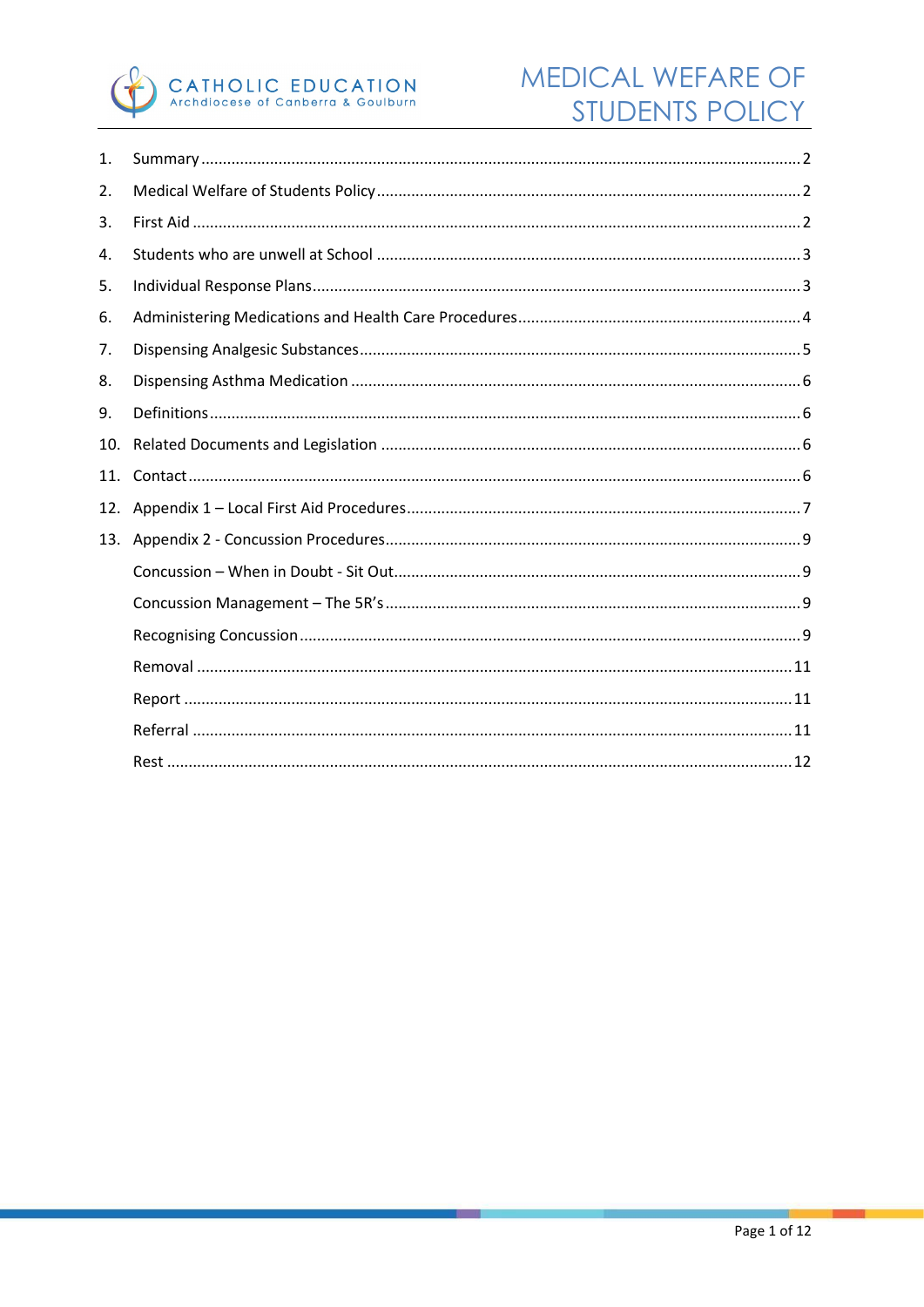

# <span id="page-1-0"></span>1. Summary

- 1.1 The welfare of students is paramount for all CECG schools. A student's parents/carers are best placed to support their health and wellbeing but schools must have appropriate procedures and qualified staff to care for students' medical welfare during school hours. This policy outlines obligations and procedures to support students who have ongoing healthcare needs, and those who have shorter-term medical issues such as injury or illness.
- 1.2 This policy applies to all Catholic Education, Archdiocese of Canberra and Goulburn (CECG) workers and students in CECG schools.
- 1.3 Children and workers in CECG Early Learning Centres and school-aged care are covered by the ELC and SAC First Aid, Incident, Injury, Trauma and Serious Illness Policy.

# <span id="page-1-1"></span>2. Medical Welfare of Students Policy

- 2.1 A student's parents/carers are best placed to support their health and wellbeing but schools must have appropriate procedures and qualified staff to care for students' medical welfare during school hours.
- 2.2 Parents/carers are responsible for informing schools of any medical issues, and ensuring students do not attend school if their health requires it. CECG policy is that students who are injured or unwell should be cared for at home by a parent or carer. If a student is unwell or injured at school, the school will contact parents/carers to request they pick up the student, unless the school considers the student can be provided adequate care at school.
- 2.3 Schools must keep up to date and medically endorsed individual response plans for any children or young people with diabetes, anaphylaxis, epilepsy, and asthma. Schools should also keep medically endorsed individual response plans for any students with ongoing healthcare conditions that require intervention or could lead to medical emergencies. CECG recommends the Individual Response Plan template or condition-specific response plans (linked in the CECG template).
- 2.4 Schools must develop procedures for responding to injuries or illnesses that require First Aid or other medical treatment. See Appendix 1 for elements that local first aid procedures should include. The school's first aid procedures must be prominently displayed for all staff.
- 2.5 If a student is unwell or injured at school, workers with relevant first aid training must provide reasonable first aid and determine whether further medical attention is required.

## <span id="page-1-2"></span>3. First Aid

**CECG school workers must telephone emergency services on 000 if a student requires emergency medical attention.** 

- 3.1 Every school must have a designated First Aid officer.
- 3.2 All school employees who work with students must complete CPR, anaphylaxis, epilepsy, diabetes, and asthma training annually.
- 3.3 Every school must have a minimum of 2 staff members or ten percent of employees who work with children (whichever is larger) with current first aid training. First Aid training must be updated at least every three years. This is a minimum requirement, and schools may provide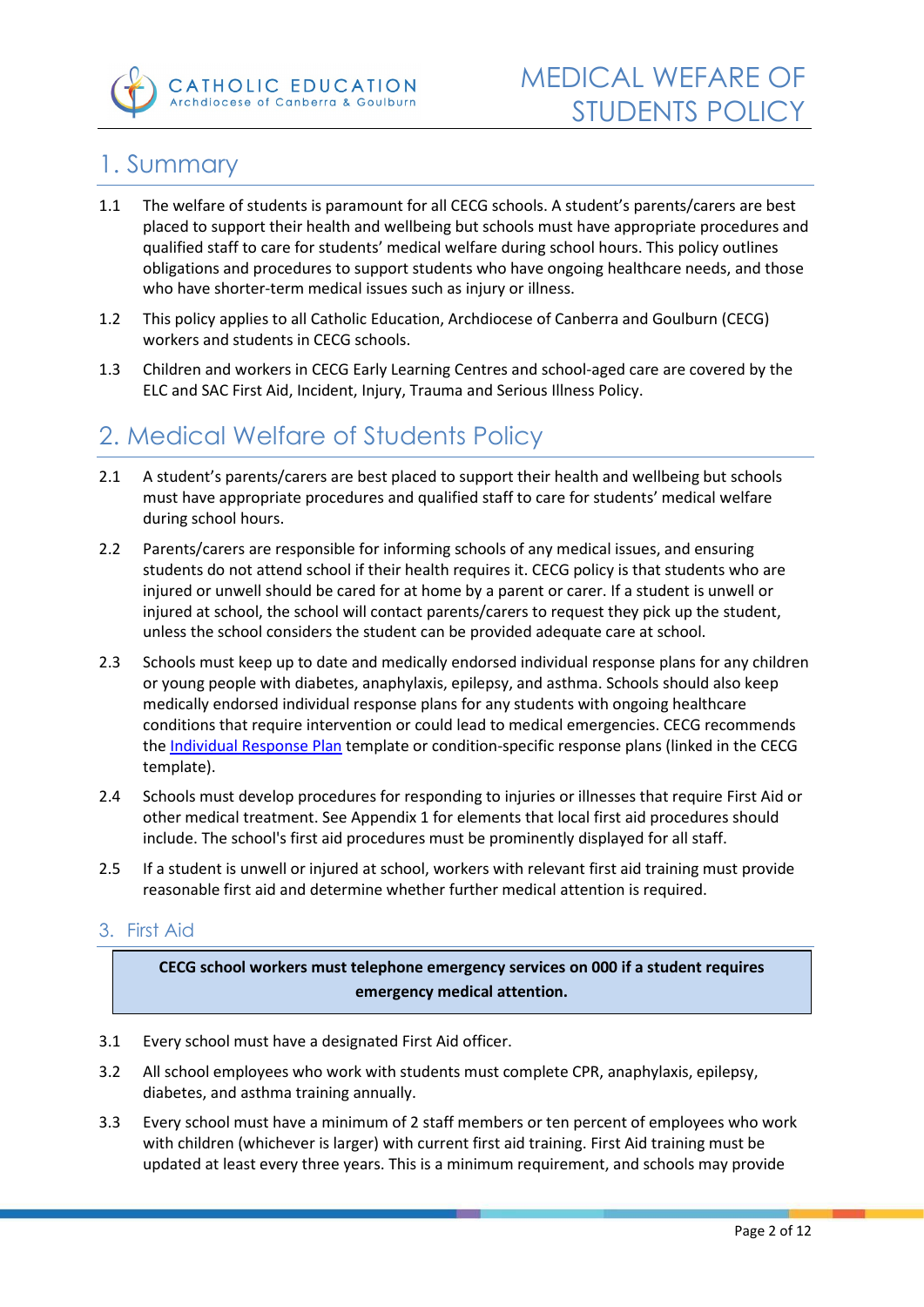training to a larger proportion of employees who work with children depending on their needs and risks.

- 3.4 When considering the appropriate number of staff, schools should consider whether their student population has higher risks that require more qualified first aid staff. Schools should also consider the mandatory first aid requirements for excursions, set out in the CECG Event and Activity Policy, which include one or more first-aid qualified staff for every excursion and event.
- 3.5 Employees with relevant first aid-training must assist students who have health support needs by:
	- Providing reasonable first aid (including emergency care) when children or young people become unwell.
	- Administering prescribed medications and health care procedures, in line with written authorisation from parents and medical practitioners.
- 3.6 Every school must have First Aid kits that are readily accessible, regularly maintained, and sufficient for their needs. A member of the staff must be appointed to take charge of the kit (e.g. the First Aid officer). First aid kits must be clearly identified and well maintained.
- 3.7 All first aid kits should include pressure immobilisation bandages (also known as compression bandages) for the treatment of snake bites, particularly in schools at higher risk of snake encounters.
- 3.8 Schools may obtain further guidance from Safe Work Australia's publication "First Aid in the Workplace: Code of Practice".
- 3.9 If a student suffers a suspected concussion, the school must apply the procedures in **Appendix 2**.

## <span id="page-2-0"></span>4. Students who are unwell at School

- 4.1 Schools will contact parents to request that they pick up students who are unwell or injured at school, unless the school considers the student can be provided adequate care at school.
- 4.2 CECG notes that a parent/carer may decline to pick up unwell or injured students. The school has a legal duty of care to the student, other students, and staff and all efforts should be made to convey the need to pick up an unwell or injured student. The views of the student should be taken into account, but the school is responsible for determining the best course of action.
- 4.3 If parents/carers are unable or unwilling to collect their child, and the student's health can be cared for with reasonable first aid, the Principal may negotiate an appropriate arrangement for temporary care of the student. The arrangement and the decision not to pick up the student should by confirmed in writing with the parent. If the school cannot reasonably care for the child, it may be appropriate to contact emergency or non-emergency medical assistance (e.g. the student's regular doctor).

### <span id="page-2-1"></span>5. Individual Response Plans

- 5.1 An [Individual Response Plan](https://intranet.cg.catholic.edu.au/formandpolicies/PolicyLibrary/Lists/PolicyList/Attachments/204/Individual%20Medical%20Response%20Plan.pdf) must be developed for any student:
	- diagnosed with severe asthma, type 1 diabetes, epilepsy or anaphylaxis
	- diagnosed as being at risk of an emergency, or
	- who requires ongoing administration of health care procedures.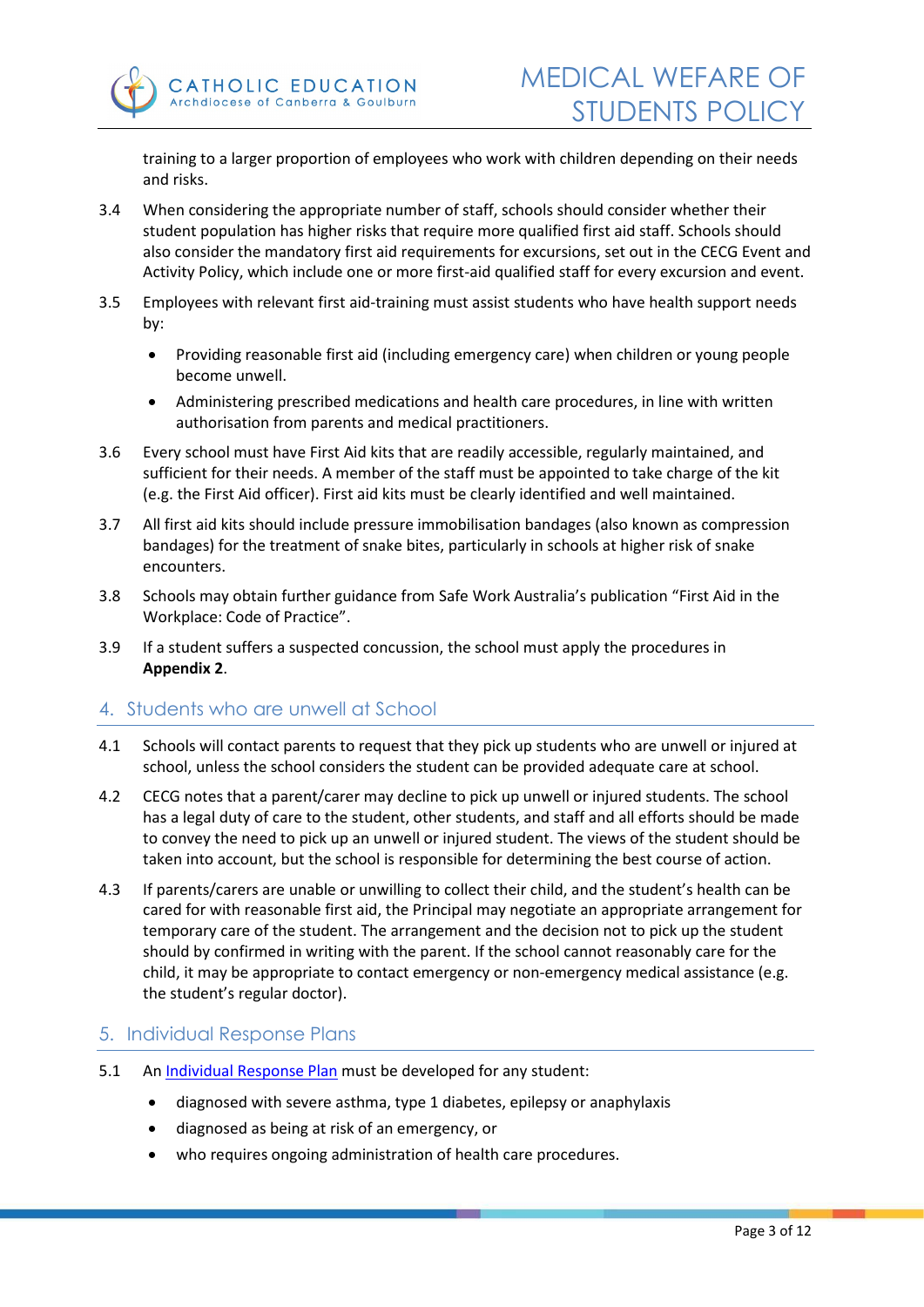

#### 5.2 The [Individual Response Plan](https://intranet.cg.catholic.edu.au/formandpolicies/PolicyLibrary/Lists/PolicyList/Attachments/204/Individual%20Medical%20Response%20Plan.pdf) must:

- be approved by a qualified medical practitioner
- specify the student's specific health care needs
- describe agreed actions to meet these needs
- include emergency phone numbers for ambulance, the parent and an emergency contact
- include the phone number of the student's medical practitioner(s)
- include attachments as relevant such as:
	- o an emergency care/response plan
	- $\circ$  a statement of the agreed responsibilities of different people involved in support
	- o a schedule for the administration of prescribed medication
	- o a schedule for the administration of health care procedures
	- o an authorisation to contact the necessary medical personnel
- 5.3 Relevant CECG workers should be trained in the administration of individual medical response plans, or administration of prescribed medication and/or health care procedures, if the worker may be involved in the administration.
- 5.4 It is particularly important that relevant workers are informed regarding students diagnosed with a condition that might require an emergency response.
- 5.5 If a student requires an individual medical response plans but a current one is not in place, the school will inform parents that a plan completed and signed by a medical practitioner must be completed and returned to the school within 21 days. Up until that time, the student may continue to attend school but the parents will be responsible for providing all medical intervention whilst the child is at school (in a designated room when required). If a medical plan signed by a medical practitioner is not in place within 21 days, the student cannot attend school until one is received. The school will follow all mandatory requirements regarding recording and reporting lack of attendance and duty of care.
- 5.6 The school should undertake a risk assessment and ensure that they have strategies in place to deal with any issues that arise (e.g., parent not available to deliver insulin, child suffers adverse reaction etc.) while waiting for the individual medical response plans to arrive at school.

### <span id="page-3-0"></span>6. Administering Medications and Health Care Procedures

- 6.1 Parents must provide a [Medication Authorisation](https://intranet.cg.catholic.edu.au/formandpolicies/PolicyLibrary/Lists/PolicyList/Attachments/51/School%20Sports%20Policy.pdf) to authorise the school to administer medication. The request should be updated at least annually, or as required (e.g. if medication changes). Requests must be accompanied by current individual medical advice or plan by the student's medical practitioner (see appendices for a template that may be provided to doctors).
- 6.2 Parents must supply any appropriate medical equipment.
- 6.3 All medication must be supplied to the school in the container in which it was supplied by the pharmacy. It must be clearly labelled with:
	- the child's name
	- the drug's name
	- the dosage and frequency to be given, and
	- the prescribing doctor's name and phone number.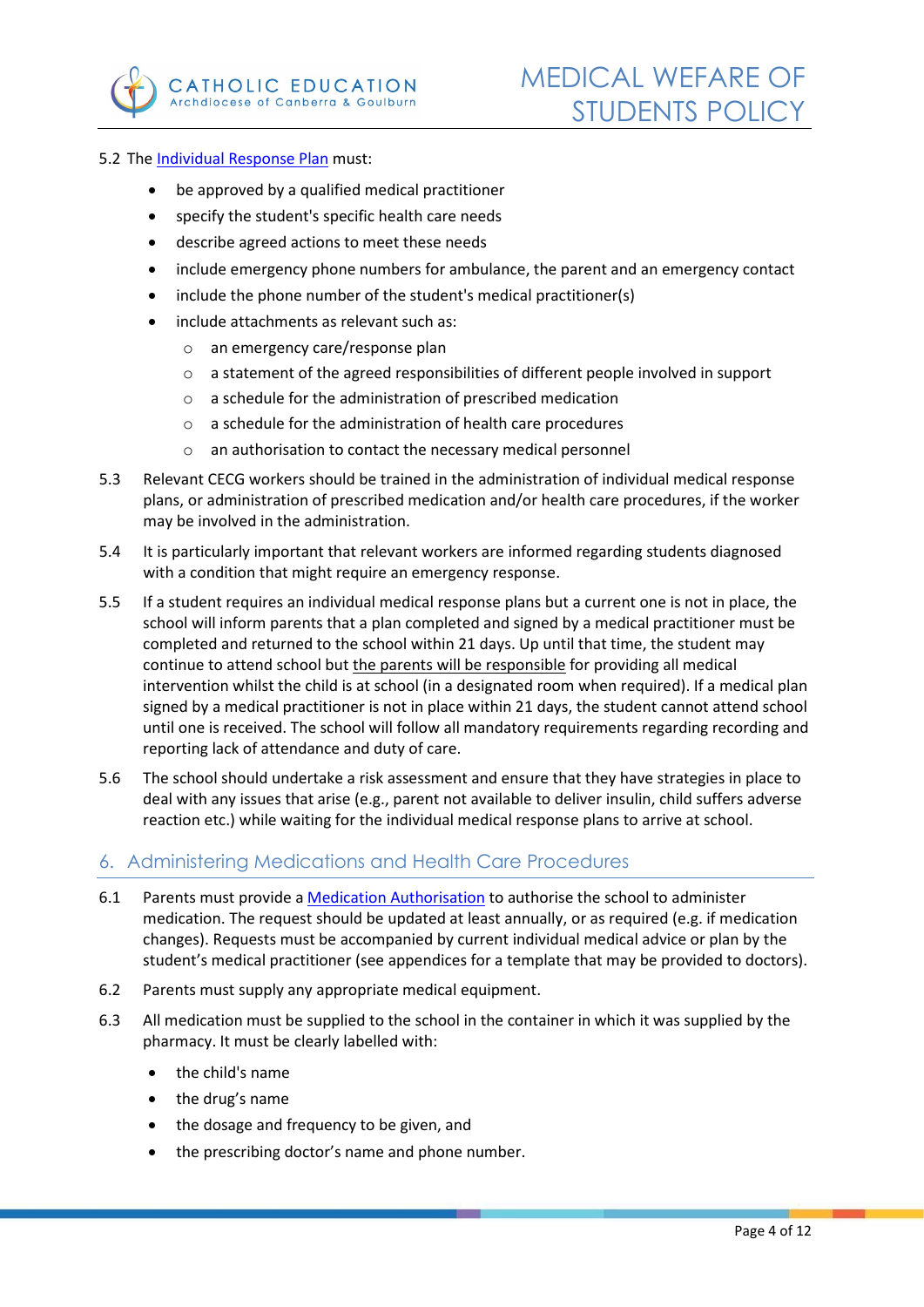

- 6.4 Only designated workers with relevant first aid training should administer medications and first aid in schools. Alternative arrangements may involve parents/guardians if suitable staff are not available to administer the medication.
- 6.5 Administering medication requires a 'five rights' check. This means checking:
	- 1. Right student check student identity
	- 2. Right drug check drug label
	- 3. Right dose check individual plan and dosage
	- 4. Right route check individual plan (e.g. swallowed, applied to skin, via gastrostomy, eye drop etc)
	- 5. Right time check individual plan
- 6.6 Medication must always be checked by the person administering it. Medical care plans may indicate medication that must be checked by two people before administration (e.g. Schedule 2 medications under the [Poisons Standard\)](https://www.tga.gov.au/scheduling-basics).
- 6.7 The CECG Wellbeing team should be notified of medical plans that include high-risk medication (e.g. Compass notification when uploading the individual plan, or email for schools not on Compass).
- 6.8 All medicine stored on the school premises must be kept in a suitable locked cupboard, or locked refrigerator if refrigeration is required.
- 6.9 Where practical, staff may work in teams so that drugs are administered in the presence of another adult.
- 6.10 Schools must record all medication dispensed in the Compass First Aid Module or Medication Administration Record and retain the records in line with the [Record Keeping Policy.](https://intranet.cg.catholic.edu.au/formandpolicies/PolicyLibrary/Lists/PolicyList/Attachments/200/Medication%20Authorisation%20and%20Administration%20Record.pdf) The record should include:
	- the student's name
	- the date and time medicine was administered,
	- the substance administered and dosage amount, and
	- the name of person administering the medication and the person checking.
- 6.11 In primary schools, it is the responsibility of staff with relevant training and the class teacher to ensure that all students attend at the appropriate time and place for their medication. In secondary schools it is reasonable to expect most students to present themselves at the appropriate time and place for their medication but this must be monitored. Supervision may be arranged where a student self-administers prescribed medication.

### <span id="page-4-0"></span>7. Dispensing Analgesic Substances

- 7.1 Schools do not dispense analgesic substances for pain relief without prior approval from the parent or guardian.
- 7.2 Parents should complete a Request to Dispense Medicine form if the school is asked to administer analgesics to a student. Where it would be unreasonable to obtain written permission, oral permission may be obtained over the phone from a parent or guardian to administer paracetamol. A record must be kept of any medication dispensed at school.
- 7.3 Aspirin or a medication containing aspirin may be harmful to the recipient and must only be administered in cases when written authorisation by the student's doctor states that aspirin has been prescribed for a specific condition.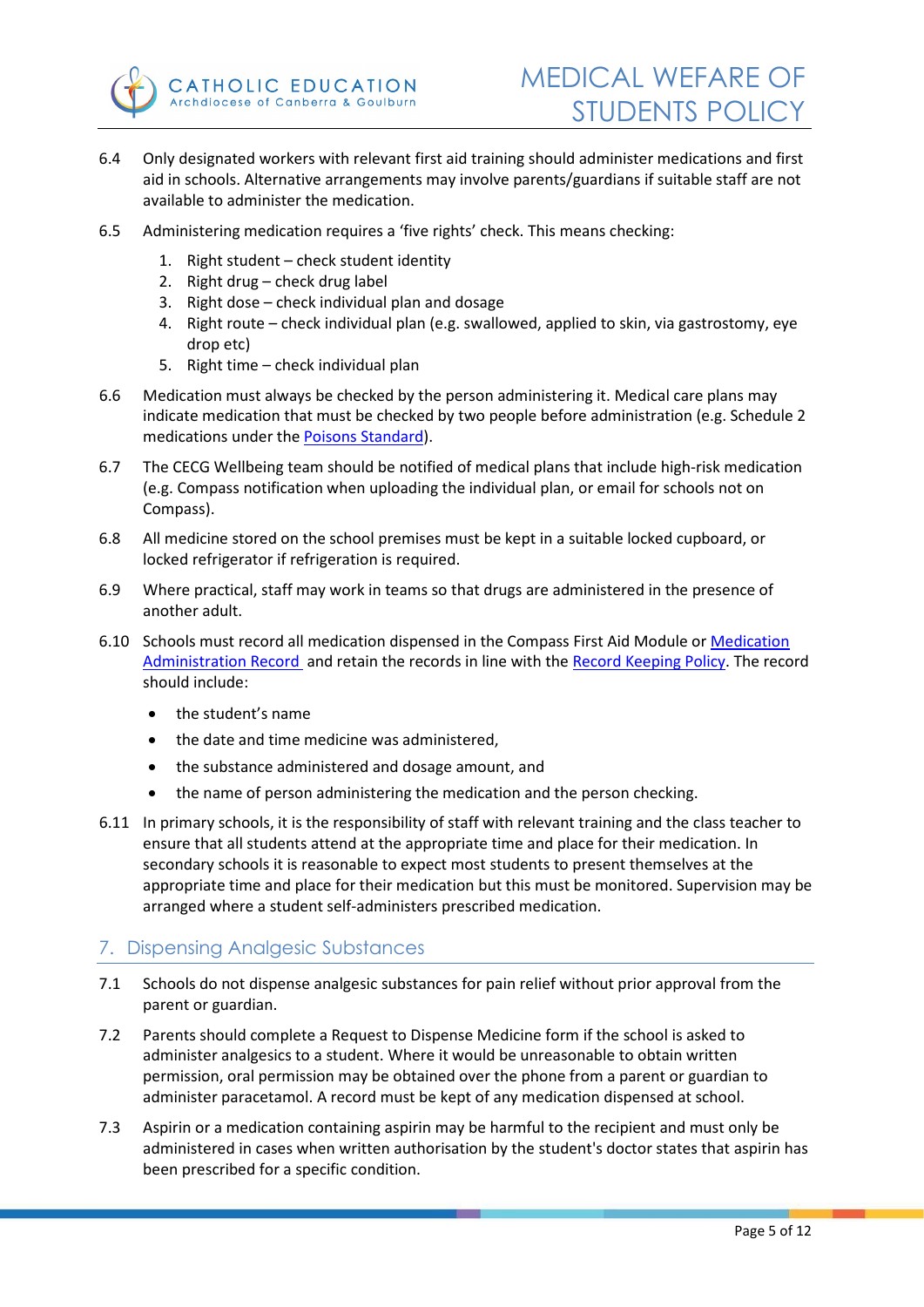

### <span id="page-5-0"></span>8. Dispensing Asthma Medication

- 8.1 All staff must be aware of the information available from the Asthma Foundation on the management of asthma in schools. [\(http://www.asthmafoundation.org.au/\)](http://www.asthmafoundation.org.au/)
- 8.2 Staff allow students with asthma to carry and self-administer inhaler medication, and can provide supervision. Supervision can be arranged or mandated in the individual medical response plan.
- 8.3 A bronchodilator puffer is carried in the school's first aid kit(s).
- 8.4 Schools must maintain a register of students with asthma.

# <span id="page-5-1"></span>9. Definitions

- 9.1 **First Aid**: The initial administration of treatment in the case of illness or accidents that may need to be actioned prior to the involvement of a doctor or full medical care being obtained.
- 9.2 **Anaphylaxis**: An acute multi-system severe type I hypersensitivity allergic reaction and is a severe, whole-body allergic reaction. The most severe form of allergic reaction.
- 9.3 **Cardiopulmonary Resuscitation (CPR)**: The technique which combines expired air resuscitation and external chest compressions for a victim whose breathing and heart have stopped or are severely impeded.
- 9.4 **First Aid Qualifications**: Qualifications gained as part of a certified course in First Aid run by a recognised provider such as Red Cross or St John's Ambulance.
- 9.5 **Asthma**: Asthma is a chronic inflammatory lung disease that inflames and narrows the person's airways making it hard for them to breathe. This can be triggered by exposure to such substances as dust, pollens, animals, tobacco smoke and exercise.
- 9.6 **Diabetes**: Diabetes (mellitus) is a condition in which there is too much glucose in the blood caused by the body not being able to make enough insulin to counteract it, or the insulin the body makes does not work properly in controlling the glucose level in the blood.
- 9.7 **Epilepsy**: Epilepsy is a disruption in brain function that results in recurrent seizures or fits. This does not affect the person's ability and intelligence to take part in normal activities.

# <span id="page-5-2"></span>10. Related Documents and Legislation

- 10.1 Related CECG Documents:
	- [Individual Response Plan](https://intranet.cg.catholic.edu.au/formandpolicies/PolicyLibrary/Lists/PolicyList/Attachments/204/Individual%20Medical%20Response%20Plan.pdf)
	- [Medication Authorisation](https://intranet.cg.catholic.edu.au/formandpolicies/PolicyLibrary/Lists/PolicyList/Attachments/202/Medication%20Authorisation.pdf)  [Medication Administration Record](https://intranet.cg.catholic.edu.au/formandpolicies/PolicyLibrary/Lists/PolicyList/Attachments/203/Medication%20Administration%20Record.pdf)
	- **Management of Infectious Diseases in Schools Policy**
	- **[School Events and Activities Policy](https://intranet.cg.catholic.edu.au/formandpolicies/PolicyLibrary/Lists/PolicyList/Attachments/48/School%20Events%20and%20Activities%20Policy.pdf)**
	- **School Sports Policy**

# <span id="page-5-3"></span>11. Contact

11.1 For support or further questions relating to this policy, contact the School and Family Services team.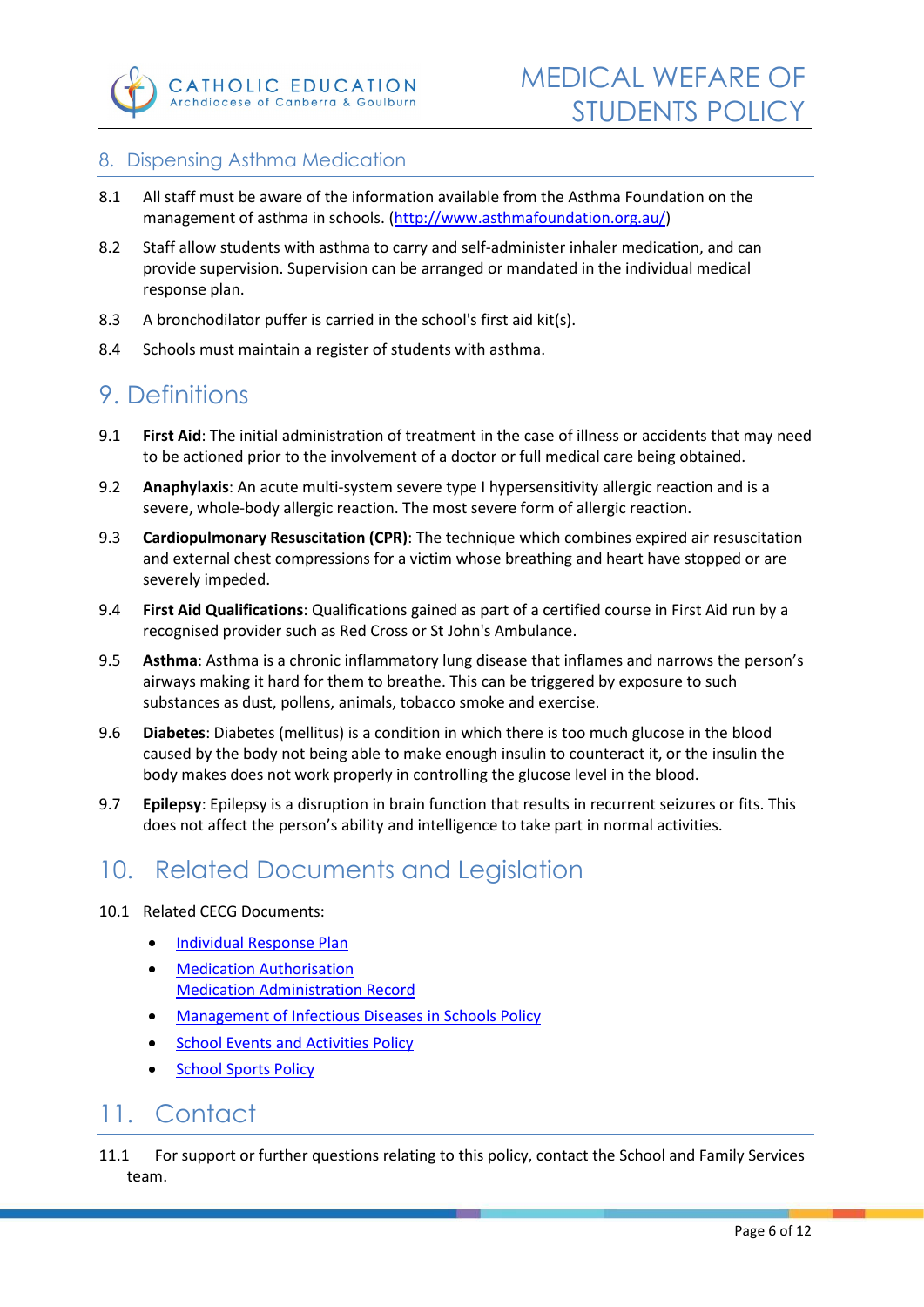

# <span id="page-6-0"></span>12. Appendix 1 – Local First Aid Procedures

*Local First Aid Procedures should cover at least the following elements. This example is intended as a useful model and can be completed and printed to support local school first aid response by staff with first-aid training. Any changes should not impose lesser standards – e.g. downgrade examples of major*  injury/illness to moderate. Italics indicate particular areas for schools to consider and *keep/update/delete as required.*

#### **Roles and Responsibilities**

Staff members responsible for sick/injured students (either specific positions and/or a class of staff such as 'all staff with anaphylaxis training' or 'all staff with current first aid training'). For example:

- First Aid Officer: *Position or name, and responsibilities.*
- *Any other staff in charge of medical welfare decisions, such as contacting parents*, or *specific medical welfare issues such as concussion coordinator (see Appendix 2), any person in charge of managing health care plans.*

#### **General Assessment and Response**

General steps for assessing injury or illness and whether parents must be informed and/or pickup should be requested. For example:

- Provide immediate first aid, if required.
- Assess if the injury/illness is minor, moderate, or major and apply necessary response, in addition to student health care plan (if any):

#### **Minor**

Rest as required. Parent notification optional. Student may return to class/play ground when ready.

#### **Moderate**

Provide first aid. Notify parents as soon as practical. Request pickup unless student can be adequately cared for at school. Monitor comfort and condition until pickup, or staff determine student is ready to return to class/playground.

#### **Major** Provide first aid.

Contact emergency services if required. Inform parents immediately and require pickup. Provide constant supervision.

- Record injuries/illnesses either in COMPASS module or elsewhere for schools not on Compass, and notify appropriate parties (e.g. Principal; Assistant Principal; CECG WHS team for all WHS incidents). *School to confirm any notification rules it requires e.g. The Principal/Assistant Principal should always be notified if parents are contacted.*
- Assess whether the incident requires additional action under relevant CECG policies, such as WHS Incident Management and Reporting Guide; [Management of Infectious Diseases](https://intranet.cg.catholic.edu.au/formandpolicies/PolicyLibrary/Lists/PolicyList/Attachments/7/Management%20of%20Infectious%20Diseases%20in%20Schools%20Policy.pdf)  [in Schools Policy,](https://intranet.cg.catholic.edu.au/formandpolicies/PolicyLibrary/Lists/PolicyList/Attachments/7/Management%20of%20Infectious%20Diseases%20in%20Schools%20Policy.pdf) Reportable Conduct Policies [\(ACT](https://intranet.cg.catholic.edu.au/formandpolicies/PolicyLibrary/Lists/PolicyList/Attachments/48/School%20Events%20and%20Activities%20Policy.pdf) or [NSW\)](https://intranet.cg.catholic.edu.au/formandpolicies/PolicyLibrary/Lists/PolicyList/Attachments/36/WHS%20Incident%20Management%20and%20Reporting%20Guide.pdf), or critical incident policies, and complete as required.
- Follow-up process by *school to determine e.g. first aid officer/class teacher*:

#### **Minor**

Check how the student is feeling at their next attendance.

#### **Moderate**

Check how the student is feeling at their next attendance. Follow-up with parents optional.

#### **Serious**

Follow-up with parents within 24-48 hours to enquire about student condition and any support that may be required.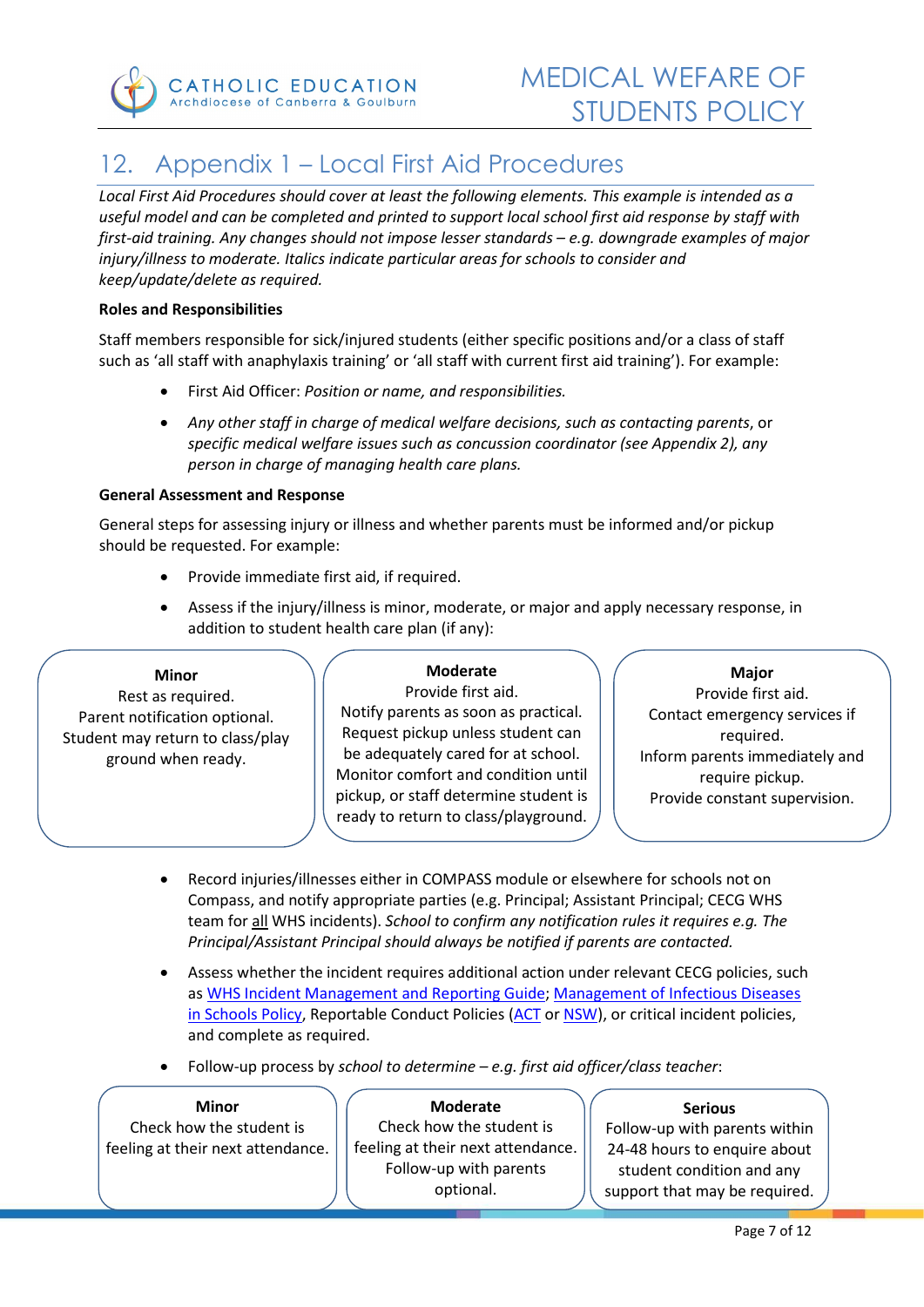

#### **Specific Assessment and Response issues:**

Steps or considerations for any specific types of injury or illness (if any). For example:

- The school considers any head injury to be at least 'moderate', even if there is no identified concussion and appears to be no first aid required.
- *Other as required/useful for the school, and any specific student needs or risks.*

#### **Definitions:**

- **Minor injury/illness**: No or only minor first aid (e.g. band-aid) seems to be required and the student does not present significant discomfort or pain. Examples might include minor falls or collisions or minor nausea.
- **Moderate injury/illness**: First aid is required within the school's capacity to provide and the student presents moderate discomfort or pain manageable by short rest, analgesic (if approved by parent/carer), or medication plan. Examples might include falls or collisions with small scrapes or bruises but no identified risk of fracture, any collision to the head, nausea or headache, or a significant but manageable asthma attack.
- **Serious injury/illness:** First aid is required and the event involves significant risk of harm to the student or other students, or significant discomfort to the unwell student. Examples might include identified risk of fractures or broken bones, vomiting, suspected concussion, injuries involving bleeding, anaphylaxis response or life-threatening asthma attack.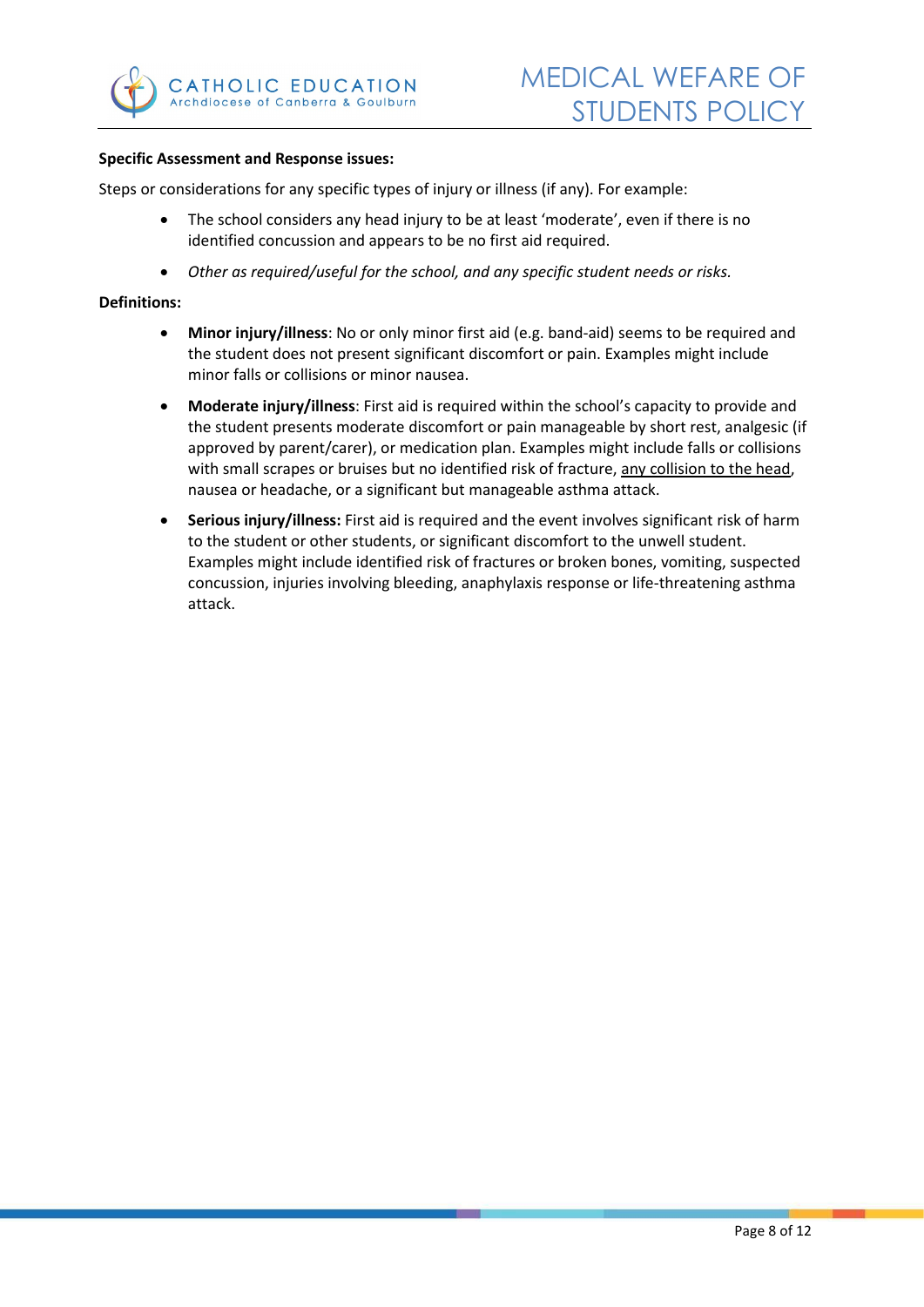

# <span id="page-8-0"></span>13. Appendix 2 - Concussion Procedures

Principals must ensure that students who have suffered concussion injuries are cleared by a medical practitioner prior to participating in sport and physical activity.

Principals must ensure that students who have suffered a suspected concussion injury on the day of participation do not participate in the sport or physical activity.

# <span id="page-8-1"></span>**Concussion – When in Doubt - Sit Out**

Concussion is an injury to the brain caused by sudden strong movement of the brain against the skull. Concussion may occur in almost every sport and/or physical activity. This may be caused by collision with another person or object that involves a direct or indirect force to the head, face, neck or elsewhere with a force transmitted to the head. A student does not have to be knocked unconscious to have a concussion.

Recognising a suspected concussion at the time of injury is extremely important to ensure correct management and to prevent further injury. Parents and players should be encouraged to report any history of previous concussions to coaches, officials, teachers, trainers and administrators

# <span id="page-8-2"></span>**Concussion Management – The 5R's**

**Recognise** - Know the signs/symptoms of a concussion. **Remove** - Immediately remove the student from the activity if suspected of having a concussion.

**Report** - Communication between everyone is essential. School to parents, parents to school and parents to community coaches. **Referral** - Students suspected of having a concussion must be referred to a medical practitioner. **Rest** Students with a concussion need rest from physical and mental activities.

**Return** – Prior to returning to activity a written clearance must be provided by a health care professional. A gradual return to activity (learn and or plan) is encouraged.

# <span id="page-8-3"></span>**Recognising Concussion**

Everyone including students/players parents, teachers /coaches, officials and trainers are responsible for recognising and reporting

students/players with visual signs of a head injury or who report/exhibit concussion symptoms. Watch for when a player collides with:

- another player
- a piece of equipment
- the ground

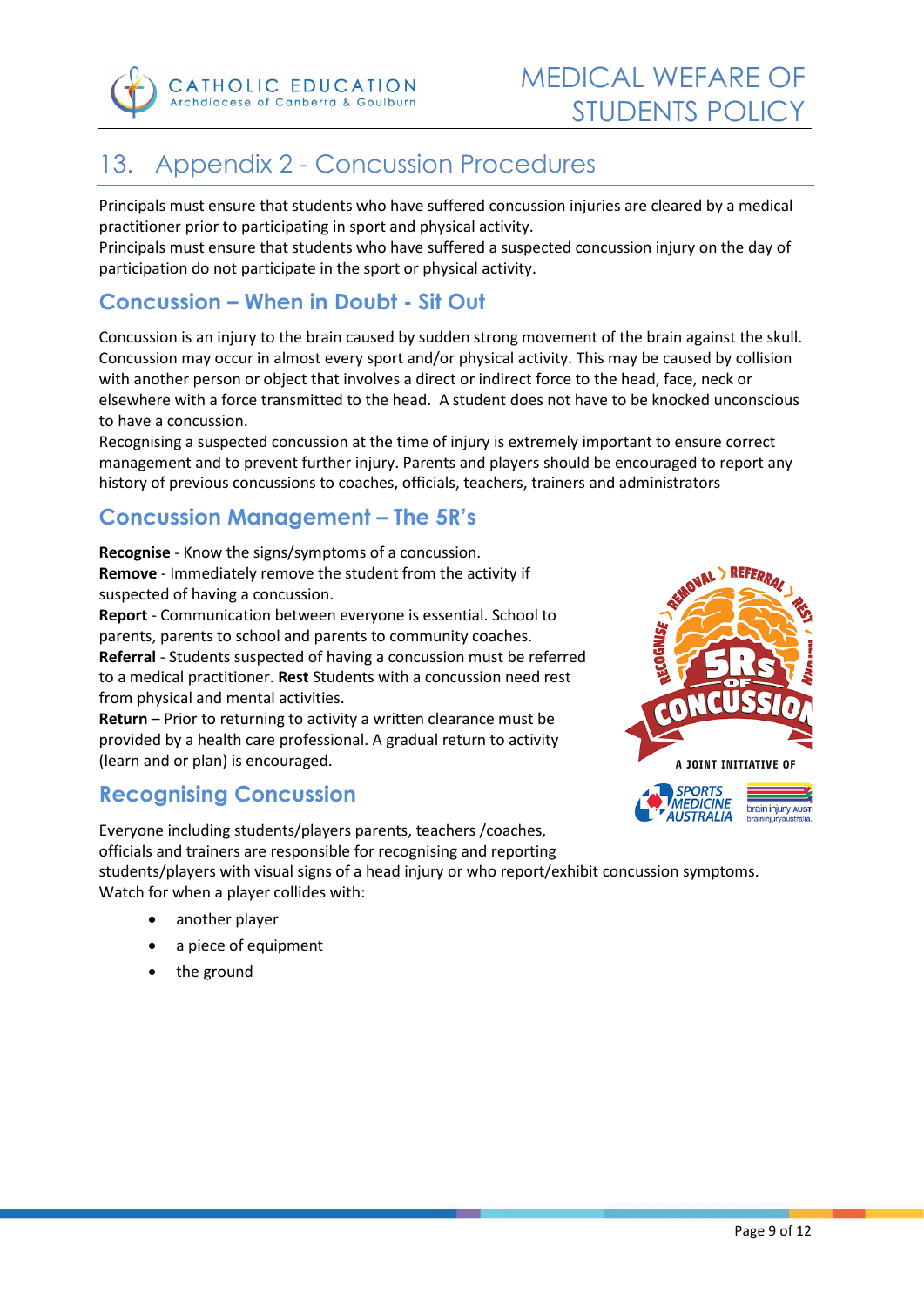

### **Visual Signs**

Participants who suffer an impact to the head, face, neck or body may demonstrate visual signs of a concussion. These could be:

- Lying motionless on the playing surface
- Getting up slowly after impact
- Confusion, unable to respond appropriately to questions
- Having a blank or vacant stare
- Having balance or coordination problems
- Memory impairment

#### **Symptoms**

Symptoms that suggest a concussion include:

- Headache or "feeling pressure in the head"
- Seizures or convulsion
- Losing consciousness
- Slurred speech
- Ongoing vomiting
- Blurry or double vision
- Sensitivity to light and/or noise
- Excessive drowsiness, fatigue or low energy
- Worsening headache
- Neck pain
- Difficulty concentrating and /or remembering
- Trouble walking
- Confusion "feeling like being in a fog"
- Weakness or numbness



A student who displays or exhibits any of the above symptoms should stop participating immediately and be removed from the activity.

#### **Memory Assessment**

For students more than 12 years old, the questions listed on the Concussion Recognition Tool 5(CRT5) can be used to recognise a suspected concussion.

An incorrect response to any of the questions indicates the player may have sustained a concussion and therefore should be removed from the activity immediately. The questions may include:

- What venue are we at today?
	- Which half is it now?
	- Who scored last in the game?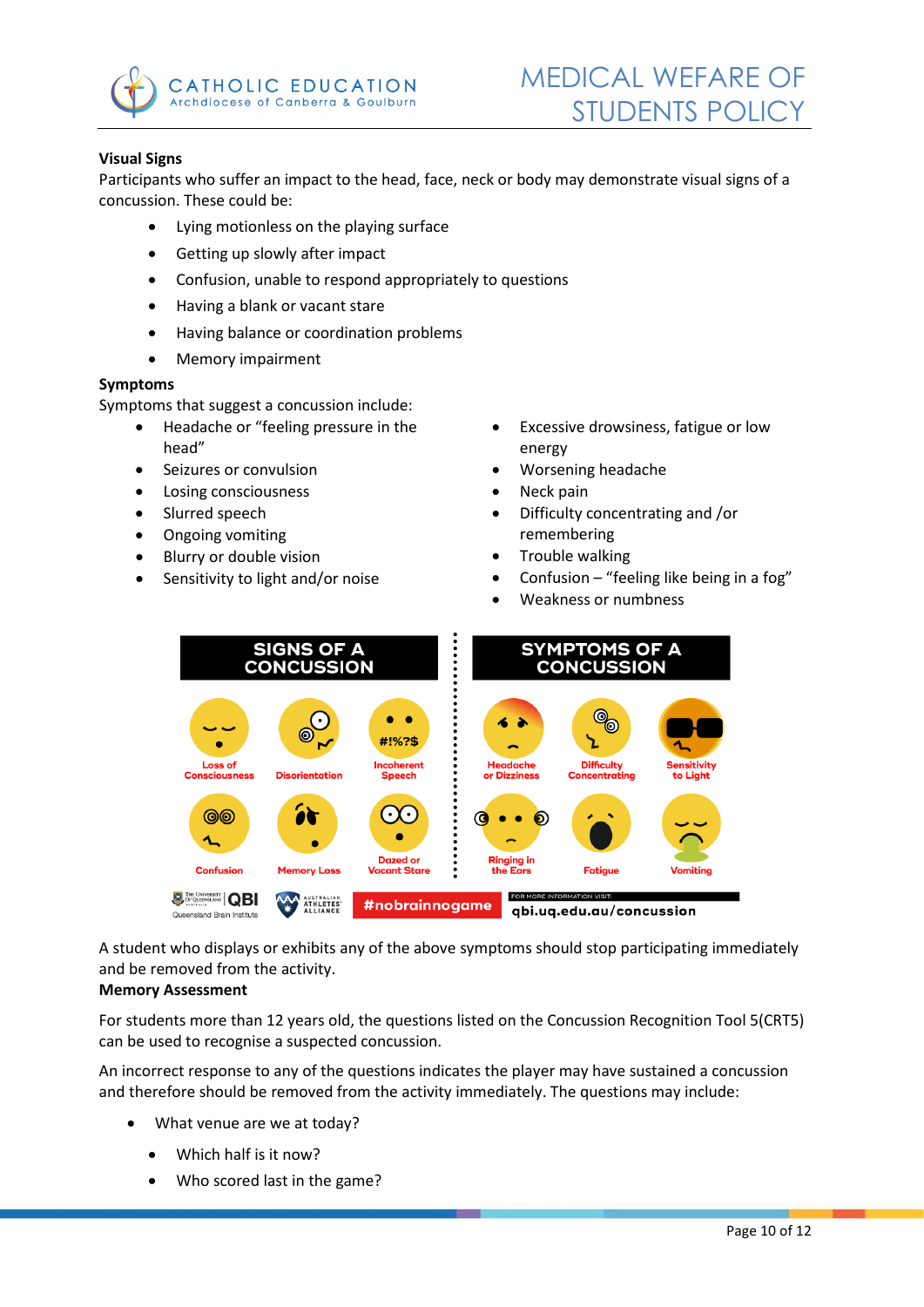

• Who did you play last week?

Depending on the situation it may be appropriate to modify the questions such as:

- What month is it?
- What is the date today?
- What is the day of the week?
- What year is it?

#### **Red Flags**

In some instances a student may exhibit signs or symptoms of a severe head or spinal injury. These should be considered "Red Flags". They would include:

- Neck Pain or tenderness
- **Double Vision**
- $\forall$  Weakness or tingling/burning in arms or legs
- **B** Severe increasing headaches
- $\theta$  Seizure or convulsion
- Loss of consciousness
- $\Theta$  Deteriorating consciousness
- **P** Vomiting
- $\theta$  Increasing restless, agitation or aggression

If a student is suspected of sustaining a severe head or spinal injury **an ambulance should be called immediately**.

## <span id="page-10-0"></span>**Removal**

Any student with a suspected concussion must be removed from the activity. This will enable the student to be properly assessed. Any such student must not be allowed to resume participation on the same day unless cleared by a medical practitioner.

Students with a suspected concussion should:

- Be removed from participation immediately
- Be monitored and not left alone for at least  $1 2$  hours
- Not take prescription medications, including aspirin, anti-inflammatory medications, sedative medications or pain relieving medications
- Not be sent home by themselves
- Not drive a motor vehicle
- Be referred for appropriate medical assessment

### <span id="page-10-1"></span>**Report**

Report suspected concussion that the school informs the parents/caregivers of the requirements relating to concussion. Parents/caregivers should also inform the school if their child has suffered a concussion or a suspected concussion.

### <span id="page-10-2"></span>**Referral**

Any student with concussion or suspected concussion will require a medical assessment by a medical practitioner. Parents/caregivers must be informed of the concussion/suspected concussion the required rest and supervision strategies and the need to seek medical assessment/advice.

Any student that is removed from an activity due a suspected concussion must not resume the activity for at least 48 hours.